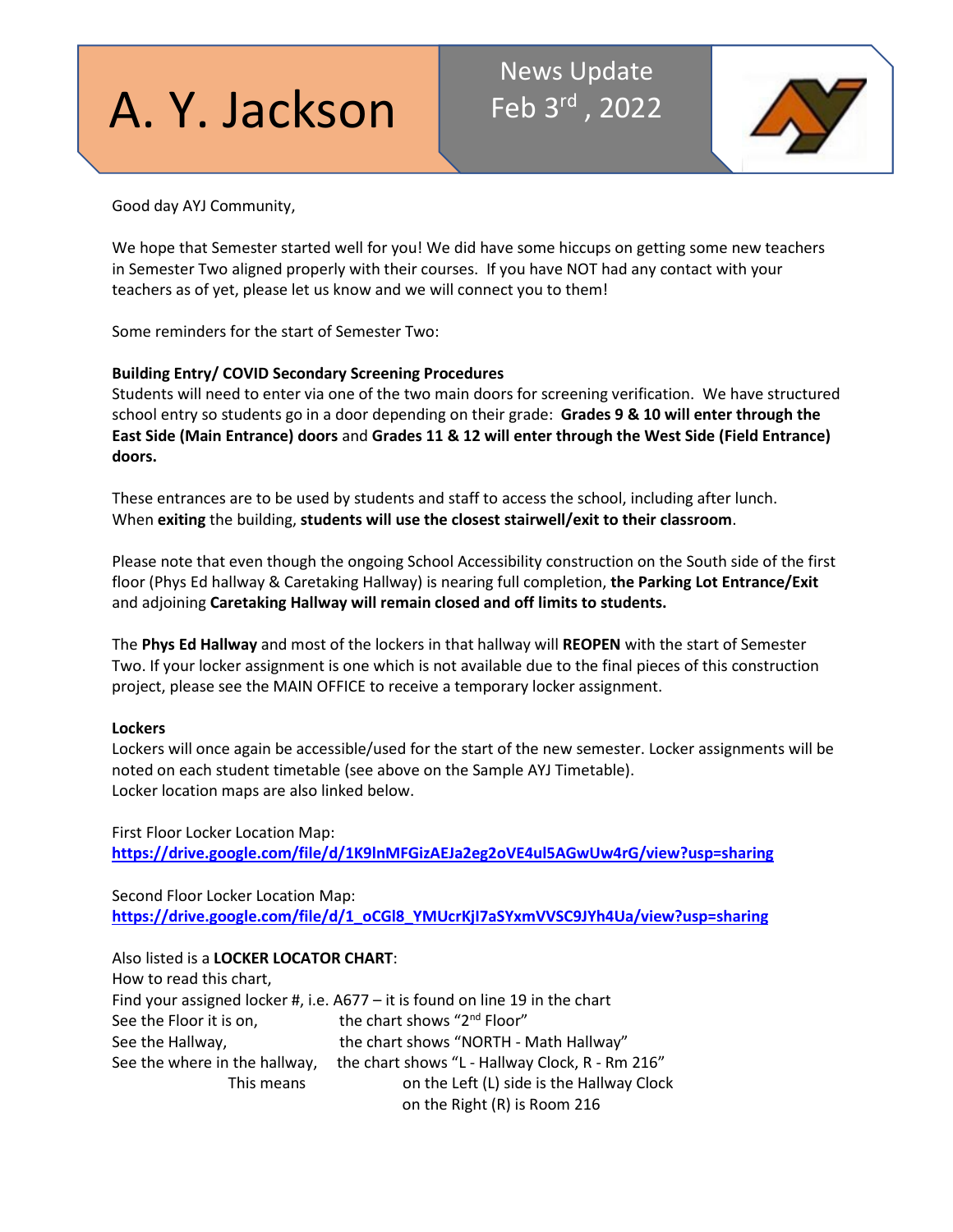| <b>AYJ Locker Locator</b> |                |    |              |                |                                    |                                       |
|---------------------------|----------------|----|--------------|----------------|------------------------------------|---------------------------------------|
| Line                      | Locker # Range |    | <b>Floor</b> | <b>Hallway</b> | Location (by Rm # & Hallway)       |                                       |
| $\mathbf 1$               | A001           | to | A021         | 1st Floor      | <b>NORTH - English Hallway</b>     | L - Rm 120, R - Exit 10               |
| $\overline{2}$            | A022           | to | A025         | 1st Floor      | <b>NORTH - English Hallway</b>     | L - Exit 10, R - Rm 121               |
| $\overline{3}$            | A026           | to | A047         | 1st Floor      | <b>NORTH - English Hallway</b>     | L - Rm 121, R - Rm 123                |
| $\overline{\mathbf{4}}$   | A048           | to | A075         | 1st Floor      | <b>NORTH - English Hallway</b>     | L - Rm 122, R - Rm 120                |
| 5                         | A076           | to | A106         | 1st Floor      | <b>NORTH - English Hallway</b>     | L - Rm 123, R - Rm 123                |
| 6                         | A113           | to | A139         | 1st Floor      | <b>NORTH - English Hallway</b>     | L - Rm 126, R - Rm 122                |
| $\overline{7}$            | A140           | to | A162         | 1st Floor      | <b>NORTH - English Hallway</b>     | L - Rm 126, R - Rm 126                |
| 8                         | A168           | to | A171         | 1st Floor      | <b>NORTH - English Hallway</b>     | L - Rm 125, R - Rm 127                |
| 9                         | A179           | to | A200         | 1st Floor      | WEST - Hist/Mod Hallway            | L - Rm 127, R - Rm 129                |
| 10                        | A201           | to | A210         | 1st Floor      | WEST - Hist/Mod Hallway            | L - Rm 129, R - Exit 9                |
| 11                        | A211           | to | A239         | 1st Floor      | WEST - Hist/Mod Hallway            | L - Exit 9, R Rm 126                  |
| 12                        | A240           | to | A341         | 1st Floor      | WEST - Hist/Mod Hallway            | L - Exit 9, R - Exit 8                |
| 13                        | A502           | to | A523         | 2nd Floor      | <b>NORTH - Math Hallway</b>        | L - Rm 216, R - Exit 10               |
| 14                        | A524           | to | A533         | 2nd Floor      | <b>NORTH - Math Hallway</b>        | L - Exit 10, R - Grad Photo Hall      |
|                           |                |    |              |                | <b>WEST - Computers</b>            |                                       |
| 15                        | A534           | to | A540         | 2nd Floor      | Hallway                            | L - Rm 230, R - Rm 228                |
|                           |                |    |              |                |                                    | L - Grad Photo Hall, R - Rm 217 Dbl   |
| 16                        | A541           | to | A570         | 2nd Floor      | <b>NORTH - Math Hallway</b>        | <b>Doors</b>                          |
| 17                        | A571           | to | A655         | 2nd Floor      | <b>NORTH - Math Hallway</b>        | L - Hallway Clock, R - Rm 216         |
|                           |                |    |              |                |                                    | L - Rm 217 Dbl Doors, R - Math Caves  |
| 18                        | A656           | to | A671         | 2nd Floor      | NORTH - Math Hallway               | Hall                                  |
| 19                        | A672           | to | A703         | 2nd Floor      | NORTH - Math Hallway**             | L - Math Caves Hall, R - Exit 9       |
| 20                        | A704           | to | A726         | 2nd Floor      | <b>NORTH - Math Hallway</b>        | L - Exit 9, R - Hallway Clock         |
|                           |                |    |              |                | <b>WEST - Computers</b>            |                                       |
| 21                        | A727           | to | A759         | 2nd Floor      | Hallway                            | L - Exit 9, R - Rm 229                |
|                           |                |    |              |                | <b>WEST - Computers</b>            |                                       |
| 22                        | A760           | to | A781         | 2nd Floor      | Hallway                            | L - Rm 230, R - Rm 228                |
|                           |                |    |              |                | <b>WEST - Computers</b>            |                                       |
| 23                        | A782           | to | A796         | 2nd Floor      | Hallway                            | L - Rm 233, R - Rm 235                |
|                           |                |    |              |                | <b>WEST - Computers</b>            | L - Rm 230, R - Rm 228                |
| 24                        | A797           | to | A803         | 2nd Floor      | Hallway<br><b>WEST - Computers</b> |                                       |
| 25                        | A804           | to | A832         | 2nd Floor      | Hallway                            | L - Rm 235, R - Exit 8                |
| 26                        | B001           | to | B025         | 1st Floor      | MID - Library Hallway              | L - Exit 11, R - Foyer Hall Rm 100    |
| 27                        | B026           | to | B049         | 1st Floor      | MID - Library Hallway              | L - LIB, R - Exit11                   |
|                           |                |    |              |                |                                    | L - Foyer Hall Rm 100, R - Foyer Hall |
| 28                        | <b>B050</b>    | to | B129         | 1st Floor      | MID - Library Hallway              | Conf Rm                               |
| 29                        | B130           | to | B163         | 1st Floor      | MID - Library Hallway              | L - Exit 8, R - LIB                   |
| 30                        | B501           | to | B527         | 2nd Floor      | MID - Art Hallway                  | L - Grad Photo Hall, R - Rm 201       |
|                           |                |    |              |                | <b>WEST - Computers</b>            |                                       |
| 31                        | B531           | to | B537         | 2nd Floor      | Hallway                            | L - Rm 230, R - Rm 228                |
| 32                        | <b>B538</b>    | to | B554         | 2nd Floor      | MID - Art Hallway                  | L - Rm 200, R - SHSM Hallway          |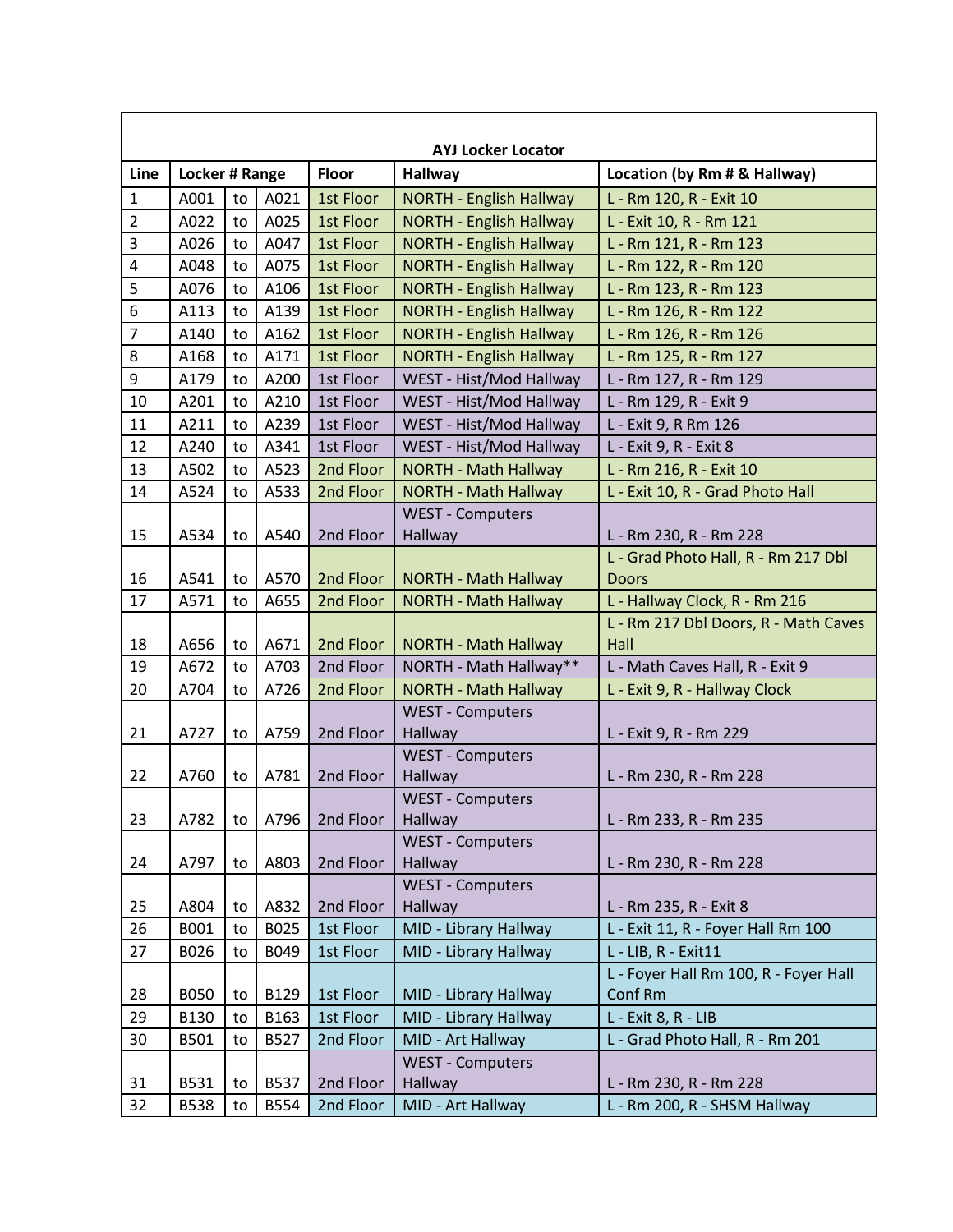|    |             |    |      | Mid 2nd   |                              |                                       |
|----|-------------|----|------|-----------|------------------------------|---------------------------------------|
| 33 | <b>B555</b> | to | B576 | F1        | MID - Art Hallway            | L - SHSM Hallway, R - Rm 242          |
|    |             |    |      | Mid 2nd   |                              |                                       |
| 34 | <b>B577</b> | to | B599 | FI.       | MID - Art Hallway            | L - Rm 242, R - Spiral Staircase Hall |
| 35 | <b>B600</b> | to | B637 | 2nd Floor | MID - Art Hallway            | L - Exit 8, R - Rm 241                |
|    |             |    |      |           |                              | L - Spiral Staircase Hallway, R - Rm  |
| 36 | B638        | to | B662 | 2nd Floor | MID - Art Hallway            | 238                                   |
| 37 | C001        | to | C035 | 1st Floor | SOUTH - Gym Hallway          | L - Steps to Café Serv, R - Exit 2    |
|    |             |    |      |           |                              | L - Steps to Music Rm, R - Steps to   |
| 38 | C051        | to | C095 | 1st Floor | SOUTH - Gym Hallway          | Café Serv                             |
|    |             |    |      |           |                              | L - Steps to Music Rm, R - Steps to   |
| 39 | C130        | to | C167 | 1st Floor | <b>SOUTH - Gym Hallway</b>   | Café Serv                             |
| 40 | C168        | to | C196 | 1st Floor | <b>SOUTH - Gym Hallway</b>   | L - Exit 6, R - Steps to Music Rm     |
| 41 | C501        | to | C525 | 2nd Floor | <b>SOUTH - Wt Rm Hallway</b> | L - Exit 2, R - Rm 262                |
| 42 | C526        | to | C561 | 2nd Floor | <b>SOUTH - Wt Rm Hallway</b> | L - Physics Caves, R - Rm 264         |
| 43 | C562        | to | C584 | 2nd Floor | <b>SOUTH - Wt Rm Hallway</b> | L - Rm 260, R - Rm 258                |
|    |             |    |      |           |                              | L - Sci Caves Hall, R - Physics Caves |
| 44 | C585        | to | C648 | 2nd Floor | <b>SOUTH - Wt Rm Hallway</b> | Hall                                  |
| 45 | C649        | to | C682 | 2nd Floor | <b>SOUTH - Wt Rm Hallway</b> | L - Rm 258, R - Rm 258                |
| 46 | C683        | to | C686 | 2nd Floor | <b>SOUTH - Wt Rm Hallway</b> | L - Rm 254, R - Sci Caves Hall        |
| 47 | C687        | to | C709 | 2nd Floor | <b>SOUTH - Wt Rm Hallway</b> | L - Rm 254, R - Rm 254                |
|    |             |    |      |           |                              | L - Girls Change Rm, R - Team Change  |
| 48 | CO90        | to | C096 | 1st Floor | SOUTH - Gym Hallway          | Room                                  |
|    |             |    |      |           |                              | L - Team Change Rm, R - Boys Change   |
| 49 | CO97        | to | C129 | 1st Floor | <b>SOUTH - Gym Hallway</b>   | <b>Rm</b>                             |
|    |             |    |      |           | <b>WEST - Computers</b>      |                                       |
| 50 | 2477        | to | 2511 | 2nd Floor | Hallway                      | L - Exit 8, R - Rm 234                |
|    |             |    |      |           | <b>WEST - Computers</b>      |                                       |
| 51 | 1257        |    |      | 2nd Floor | Hallway                      | L - Exit 8, R - Rm 234                |

If your locker assignment is one which is not available due to the final pieces of the Phys Ed Hallway Construction project, please see the MAIN OFFICE to receive a temporary locker assignment.

We ask that all students use **school purchased locks** on their lockers. In emergency situations it is imperative that the Admin team be able to access lockers without delay and school purchased locks give us that ability. Students that need to purchase a lock in advance of the start of Semester Two may do so by following the link below on SchoolCashOnline.

**[https://tdsb.schoolcashonline.com/Fee/Details/112818/153/False/True](http://track.spe.schoolmessenger.com/f/a/PqdQdArqWfAJqyCw5p9Tlg%7E%7E/AAAAAQA%7E/RgRj3VoHP0T7aHR0cDovL3RyYWNrLnNwZS5zY2hvb2xtZXNzZW5nZXIuY29tL2YvYS8zX3hhSjl2SkdPbW1fNGQ2Y1ZERW9nfn4vQUFBQUFRQX4vUmdSajB2ajJQMFJEYUhSMGNITTZMeTkwWkhOaUxuTmphRzl2YkdOaGMyaHZibXhwYm1VdVkyOXRMMFpsWlM5RVpYUmhhV3h6THpFeE1qZ3hPQzh4TlRNdlJtRnNjMlV2VkhKMVpWY0hjMk5vYjI5c2JVSUtZZWwyeGZGaFZiWWhYMUlaY0dWMFpYSXVjR0Z3ZFhSemFYTkFkR1J6WWk1dmJpNWpZVmdFQUFBQUFnfn5XB3NjaG9vbG1CCmH5hyb8YXLaq2NSFmthcmltLnN1a2h1QHRkc2Iub24uY2FYBAAAAAI%7E)**

Once purchased, students may see Mr. Ma in the main office to pick up their lock.